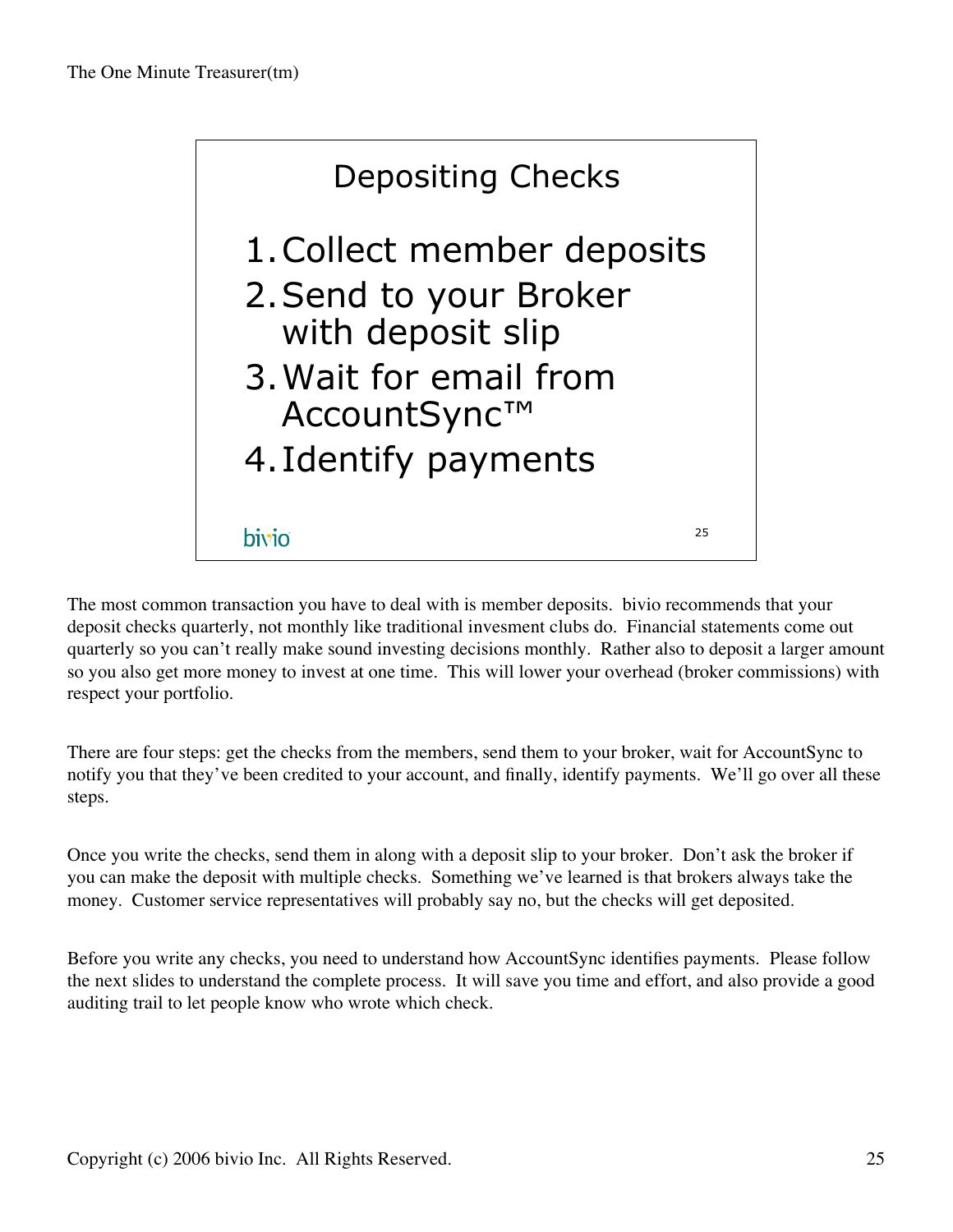| Wait for Deposit Email<br><b>AccountSync Summary for Trawling Tickers Club, Broker</b><br>01/05/2007 Inbox                                |  |
|-------------------------------------------------------------------------------------------------------------------------------------------|--|
| $\%$ bivio Customer Support <support@bivio.com> show details Jan 5 (2 days ago)</support@bivio.com>                                       |  |
| AccountSync Summary for Trawling Tickers Club, Broker 01/05/2007                                                                          |  |
| *** Unidentified Transactions ***                                                                                                         |  |
| Unidentified transactions require you to classify the type and source<br>of a deposit or withdrawal. On the account detail, you will find |  |
| unidentified entries displayed so that you may assign their source.                                                                       |  |
| https://www.bivio.com/my-club-site/accounting/account/detail?p=11305700007                                                                |  |
| 01/03/2007                                                                                                                                |  |
| Unidentified credit, CHECK DEPOSIT Third Party<br>Amount: \$250.01                                                                        |  |
|                                                                                                                                           |  |
|                                                                                                                                           |  |

When AccountSync imports transactions from your Broker, you'll get an email from bivio Customer Support <support@bivio.com> that contains information about the transactions. In this example email message, you see the first transaction was imported. The others are there in the rest of the email. All you have to do is click on the link in the email. It's highlighted in blue. This will bring you to the Account Detail page for your Broker Account.

In this example, we have received the deposits, and AccountSync needs you to identify them. The first time you do this will be tricky, but after that, it will be a breeze.

When you click on the link in the email, you'll go to the page on the next slide.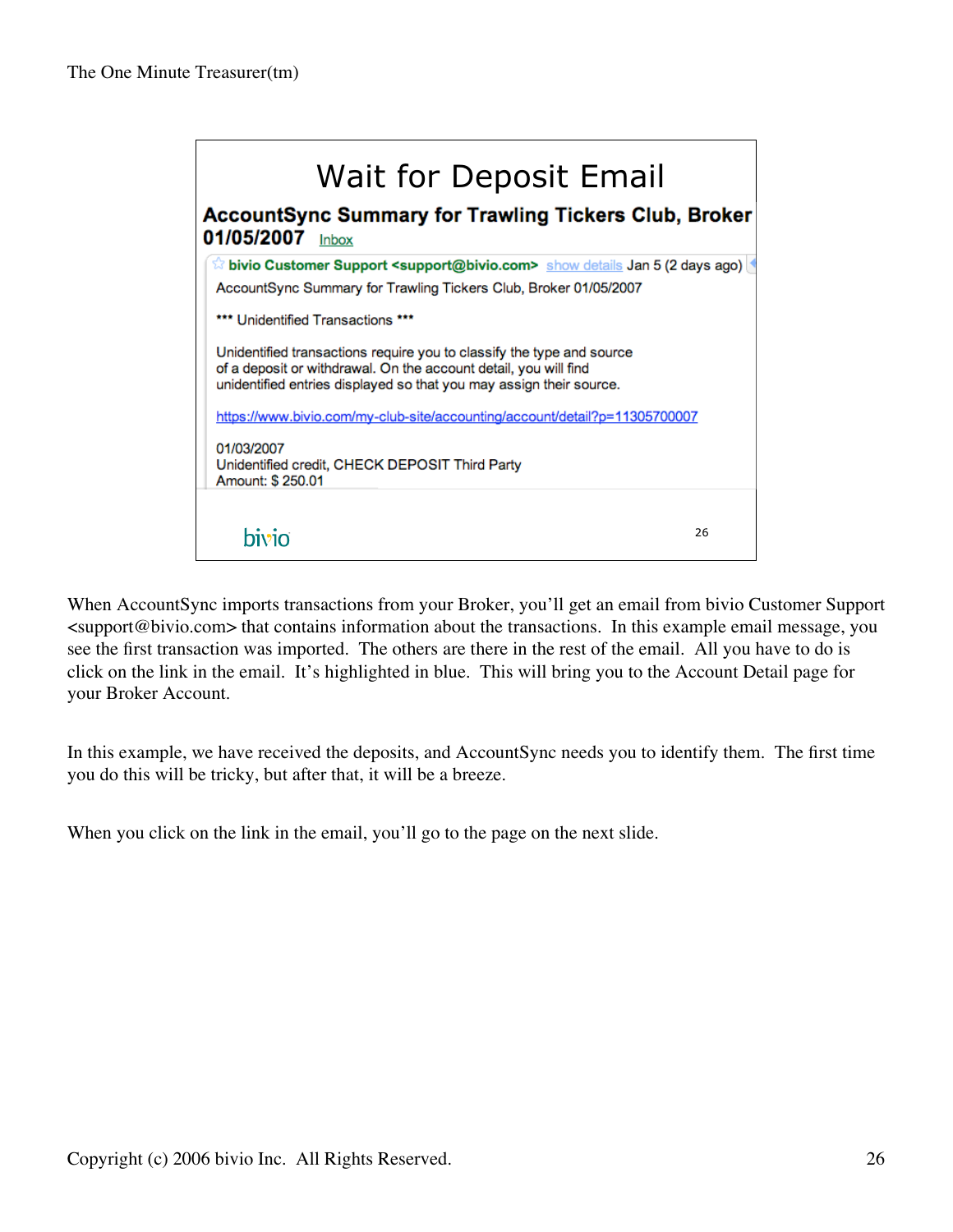| Identify Multiple Payments |                         |                                                            |                                               |        |  |
|----------------------------|-------------------------|------------------------------------------------------------|-----------------------------------------------|--------|--|
| Date $\triangle$           | Exec.                   | Type                                                       | Remark                                        | Amount |  |
| 01/03/2007                 | account_sync            | Identify Credit<br>▼                                       | <b>CHECK DEPOSIT</b><br><b>Personal Check</b> | 250.01 |  |
| 01/03/2007                 | account_sync            | <b>Identify Credit</b><br>account transfer<br>multiple fee | <b>CHECK DEPOSIT</b><br><b>Personal Check</b> | 250.02 |  |
| 01/03/2007                 | account sync            | multiple payment<br>single fee<br>single payment           | <b>CHECK DEPOSIT</b><br>Personal Check        | 250.03 |  |
| 01/03/2007                 | account sync            | <b>Identify Credit</b><br>$\blacktriangledown$             | <b>CHECK DEPOSIT</b><br><b>Personal Check</b> | 250.04 |  |
|                            | 01/03/2007 account_sync | <b>Identify Credit</b><br>회                                | <b>CHECK DEPOSIT</b><br><b>Personal Check</b> | 250.05 |  |
| bivio                      |                         |                                                            |                                               | 27     |  |

You'll see that we have 5 Unidentified Credit entries in our Account Detail page for the Broker. You get a choice of identifying each one, or what you really want to do is identify them all at once. Just click on any of the Identify Credit boxes, and select "multiple payment". You can see it highlighted in blue above.

When you release your mouse, you'll be transferred to the Payments page with all the values filled in as shown on the next slide.